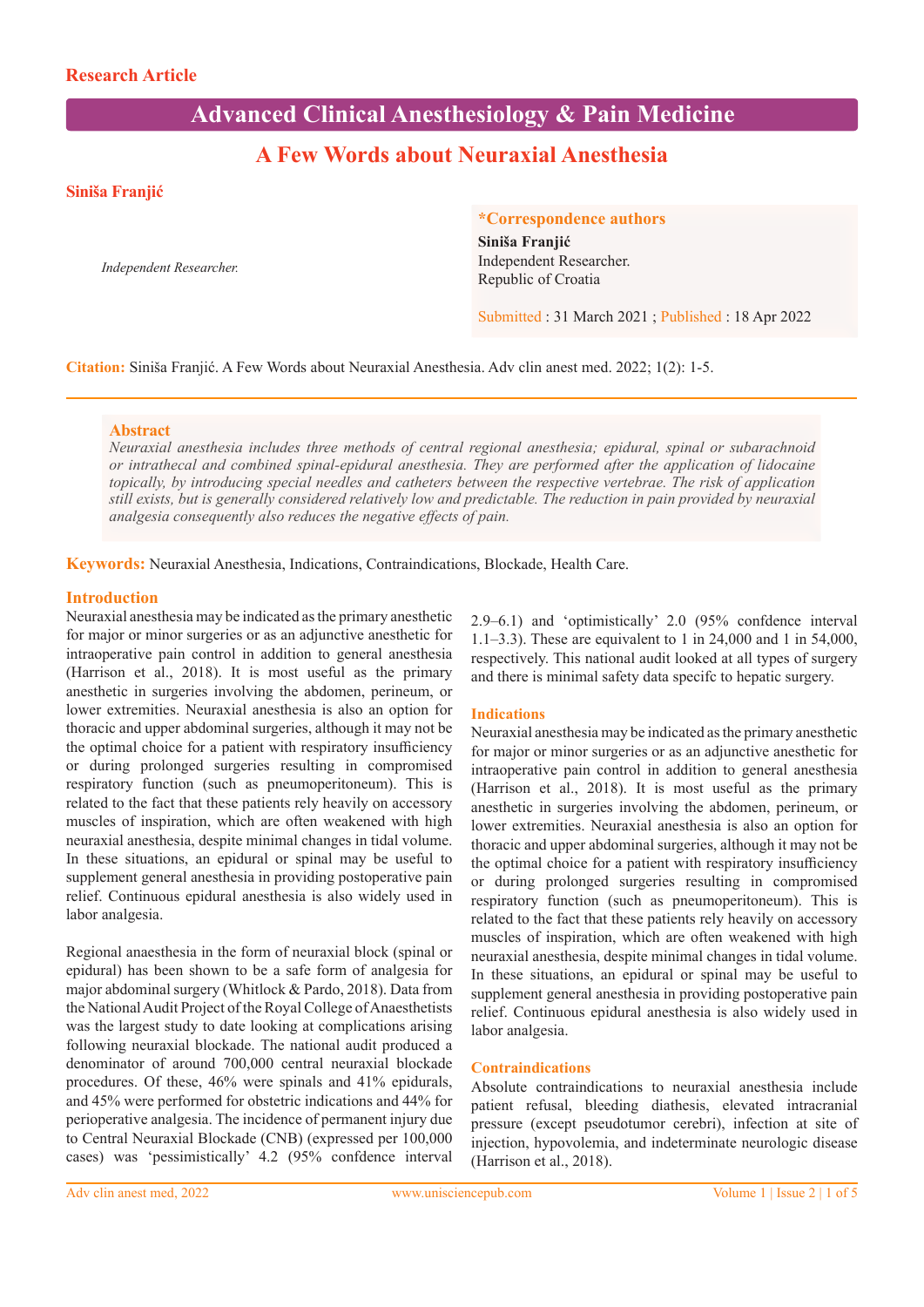Other disease processes are discussed as relative contraindications and clinical judgment should be used in these situations. Severe aortic or mitral stenosis or left ventricular outflow obstruction when combined with spinal or rapidly achieved epidural anesthesia may result in sudden, severe hypotension and possible cardiac ischemia. These effects are secondary to a sympathetic blockade, leading to vasodilation, venous pooling, and ultimately decreased preload. However, neuraxial anesthesia can be used safely with close monitoring, and when possible, a slowly dosed epidural would be preferred over spinal anesthesia to avoid the abrupt decline in blood pressure.

Sepsis or distant infections have been implicated in predisposing the patient to meningitis, epidural abscess, or Central Nervous System (CNS) infection via hematogenous spread following neuraxial anesthesia. While it is recommended to exercise caution in such patients, it is generally not contraindicated to perform a neuraxial block as it may actually be a better choice for some sick patients.

Chronic back pain or preexisting neurological deficits and paresthesia due to prior neurologic disease are generally not contraindications; however, prior symptoms or exacerbations of a disease state may mask or imitate side effects or complications associated with the procedure itself. Some practitioners would defer from performing neuraxial or regional anesthesia on such patients. It is, therefore, important to thoroughly interview and examine the patient and document reported findings prior to performing the neuraxial blockade. Also, in many patients with prior lumbar surgeries the ligamentum flavum may not be intact. Therefore, the provider should not rely on loss of resistance technique to find the epidural space and consideration should be made to enter at a level remote from previous surgery.

#### **Preparation**

Preparation for neuraxial anesthesia, like general anesthesia, should begin with a discussion with the patient and obtaining informed consent (Harrison et al., 2018). The patient interview should include specific questions such as whether there is a history of anesthetic complications, prior difficult placement of epidural or spinal anesthesia, history of bleeding disorders or thrombocytopenia, whether the patient is taking any anticoagulant medications, and history of spine disorders (ie, scoliosis) or surgeries. The provider should then discuss the benefits and potential complications associated with neuraxial blockade. These include the rare but serious complications such as bleeding, infection, or temporary nerve damage, as well as more common but less severe risks such as post dural puncture headache and mild pain.

Lumbar neuraxial anesthesia may be performed completely awake, with minimal sedation or under general anesthesia. Performing this block under general anesthesia, however, remains controversial. The reasoning is that the patient would be unable to verbalize pain or paresthesia during injection, symptoms that are associated with intraneural injection and postoperative neurological deficits. On the other

hand, providing deep sedation or general anesthesia would reduce sudden patient movement, allowing for easier needle placement and less chance of nerve damage. Epidurals and spinals of the thoracic and particularly of the cervical spine should be placed in awake patients. The exception to this is the pediatric population, in which case neuraxial anesthesia is often performed under general anesthesia secondary to poor patient cooperation.

Pharmacological premedication, typically in the form of midazolam and fentanyl, is often beneficial prior to performing regional anesthesia. Premedication is avoided for labor epidurals, so it is essential to discuss expectations and verbally guide the patient through the procedure if desired. In situations where premedication is not used, patients should be provided with ample local anesthetic skin infiltration.

# **Blockade**

Anesthetic techniques can be combined to meet patient or surgical goals (Schofield & Campbell, 2021). For example, a patient with subarachnoid hemorrhage who requires diagnostic cerebral angiography may initially receive MAC. If the imaging reveals a cerebral aneurysm requiring endovascular coiling, the anesthesia provider may be asked to convert to general anesthesia to provide patient immobility and control of ventilation during the procedure.

Neuraxial and peripheral nerve blockade may be combined with general anesthesia to provide long-lasting postoperative analgesia following a surgical procedure that may not be amenable to regional anesthesia alone. A 2013 systematic review documented that, in a broad range of surgical procedures, use of local infiltration or peripheral nerve block in addition to general anesthesia improved postoperative pain scores and decreased opiate consumption. This result may be directly due to analgesia provided by the technique or by "preventive analgesia," which is defined as analgesia lasting longer than 5.5 half-lives of an analgesic drug. Even use of a peripheral nerve block in addition to a singleshot spinal block improves postoperative analgesia for many surgeries of the lower extremity.

The addition of a regional technique to general anesthesia may reduce intraoperative blood loss and, in some situations, the rate of perioperative transfusion. Addition of neuraxial or peripheral nerve blockade to general anesthesia also reduces rates of postoperative chronic pain. A meta-analysis of systematic reviews did not find a mortality rate benefit for the addition of neuraxial anesthesia to general anesthesia. The same meta-analysis suggested that neuraxial anesthesia was associated with lower 30-day mortality rates compared to general anesthesia alone in patients with an intermediate risk of cardiac complications.

There is increasing emphasis on improving patient outcomes not just in the immediate term (e.g., intraoperatively) but facilitating in-hospital recovery, mitigating risks for development of postoperative chronic pain, and improving long-term survival.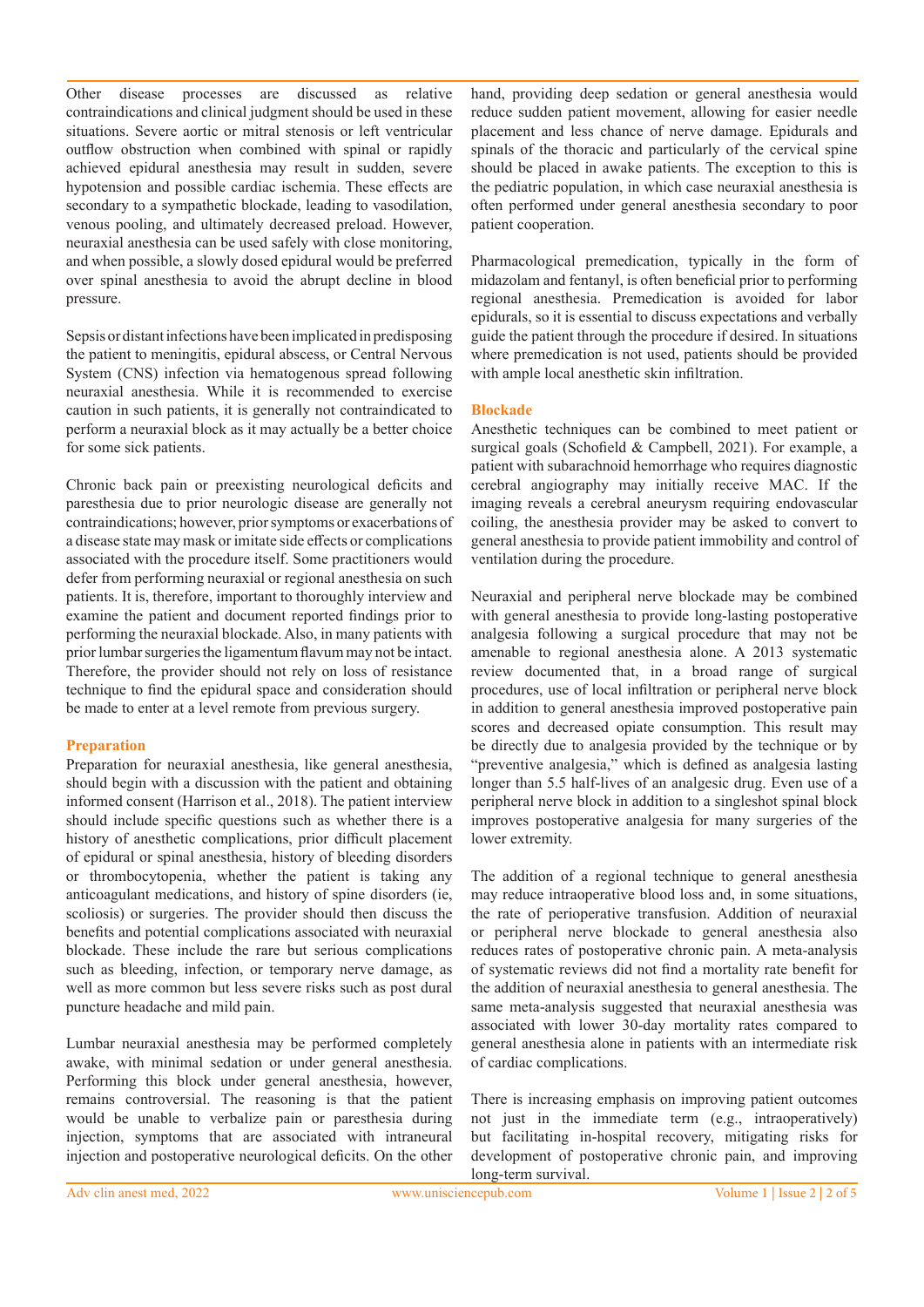#### **Labour**

The key to managing poor blocks is early detection (Monteiro et al., 2019). All mothers who have had an epidural block in labour should be checked by the anaesthetist within 20–30 minutes of the first dose and the level of analgesia tested with a suitable stimulus. Continued review of the patient and the efficacy of epidural analgesia is mandatory throughout subsequent labour. Any complaint of persistent pain at any time during the labour should prompt further testing and review. Dislodgement or disconnection of the epidural catheter should first be excluded by visual inspection of the insertion site and infusion set. Confirmation of block height and assessment of the distribution of pain may enable the anaesthetist to determine the appropriate management strategy. If an epidural cannot be made to function adequately within an hour of troubleshooting, the anaesthetist and woman should consider the benefit of resiting it.

Generalised abdominal pain with uterine contractions may indicate an insufficient height of neuraxial block, which should extend to a dermatomal level of T8–10 during the first stage of labour. This may be managed by the administration of an additional dose of the epidural local anaesthetic–opioid mixture (a bolus of up to 20 ml has been suggested). This should preferably be given manually, as this is thought to aid wider spread in the epidural space. Occasionally, a solution containing either stronger local anaesthetic or fentanyl, or both, might be required for intense pain during augmented labour.

Perineal pain that results from failure of epidural analgesia to provide effective blockade of the larger sacral nerve roots that are less penetrable by neuraxial drugs (sacral sparing) may respond to topping up in the sitting position, with either the standard low-dose epidural solution or a higher-concentration local anaesthetic (e.g. 0.25% bupivacaine), or with fentanyl (50–100 μg). Supplementation with a pudendal nerve block may be used if delivery is imminent. A combined spinal– epidural (CSE) should be considered in situations when the pain is resistant to treatment.

A limited unilateral block is usually due to insertion of an excessive amount of epidural catheter, and may be rectified by pulling back the catheter to leave 3–5 cm in the epidural space. Unfortunately, once a 'track' has been established for the local anaesthetic solution, it may persist despite this manoeuvre, and the only solution may be to remove the catheter and re-site it in a different space. Even if the catheter was originally inserted to the optimum distance, the possibility of it being drawn further into the epidural space should not be discounted; this has been shown to happen as a result of traction imposed by movements of the vertebrae and activity of the spinal muscles.

#### **LMWH**

LMWHs (Low-Molecular-Weight Heparin) are used for both prophylaxis and treatment of arterial and venous thromboembolism (Hall & Chantigian, 2020). The elimination half-life of LMWH is 3 to 6 hours after subcutaneous injection in patients with normal renal function. With severe renal

insufficiency, the half-life of LMWH can be up to 16 hours. At least 12 hours should elapse before performing any neuraxial techniques (e.g., placement or removal of an epidural catheter) to decrease the likelihood of a spinal hematoma forming after low-dose prophylaxis with LMWH (e.g., enoxaparin 30 mg BID or 40 mg once daily). If high-dose LMWH is used for therapeutic anticoagulation (e.g., enoxaparin 1 mg/kg BID or 1.5 mg/kg once daily), you should wait at least 24 hours to decrease the likelihood of a spinal hematoma forming. A postprocedure dose of enoxaparin should usually be given no sooner than 4 hours after epidural catheter is removed. In all cases, the benefitrisk of thrombosis and bleeding should be made. If the patient has back pain and unexpected neurologic paralysis, a workup for an epidural hematoma should be performed. This case demonstrates a benign condition in which the sympathetic nerve supply to the eye is blocked (Horner syndrome [triad of miosis, ptosis, and anhidrosis]). This occasionally develops after a lumbar epidural anesthetic, even when the highest dermatome level blocked is below T5. It may be related to the superficial anatomic location of the descending spinal sympathetic fibers that lie just below the spinal pia of the dorsolateral funiculus (which is within diffusion range of subanesthetic concentrations of local anesthetics in the cerebrospinal fluid) as well as increased sensitivity to local anesthetics during pregnancy.

#### **Epidural Hematoma**

Epidural hematomas and epidural abscesses are quite rare (Gaiser, 2015). Severe back pain and/or leg weakness that is greater than expected (or the recurrence of weakness after partial recovery of a neuraxial block) are presenting symptoms of spinal cord compression. Epidural hematomas can develop within 12 hours of a neuraxial procedure, whereas epidural abscesses usually take days to develop and also present with fever and leukocytosis. These conditions need imaging (e.g., magnetic resonance imaging [MRI]) and neurosurgical consultation. Studies have shown that when spinal cord decompression occurs within 8 hours of the onset of paralysis, neurologic recovery is significantly better than after 8 hours. Although epidural hematoma formation is rare, clotting disorders and perhaps marked difficulty in placing a block could lead to epidural bleeding and hematoma formation. Because the preeclamptic patient may develop a coagulopathy, one should carefully evaluate her coagulation status before initiating a regional block. Most anesthesiologists would evaluate a platelet count in the preeclamptic patient and look for any clinical signs of unexplained bleeding before initiating a regional block. Because an epidural blood patch often is performed with 20 mL of blood, the epidural hematoma that causes spinal cord compression is probably significantly greater.

## **Hypotension**

Hypotension is caused by one of two mechanisms: a decrease in systemic vascular resistance or a decrease in cardiac output (Gaiser, 2015). In obstetric anesthesia, there are two main causes of hypotension: aortocaval compression and sympathectomy from neuraxial anesthesia. If the parturient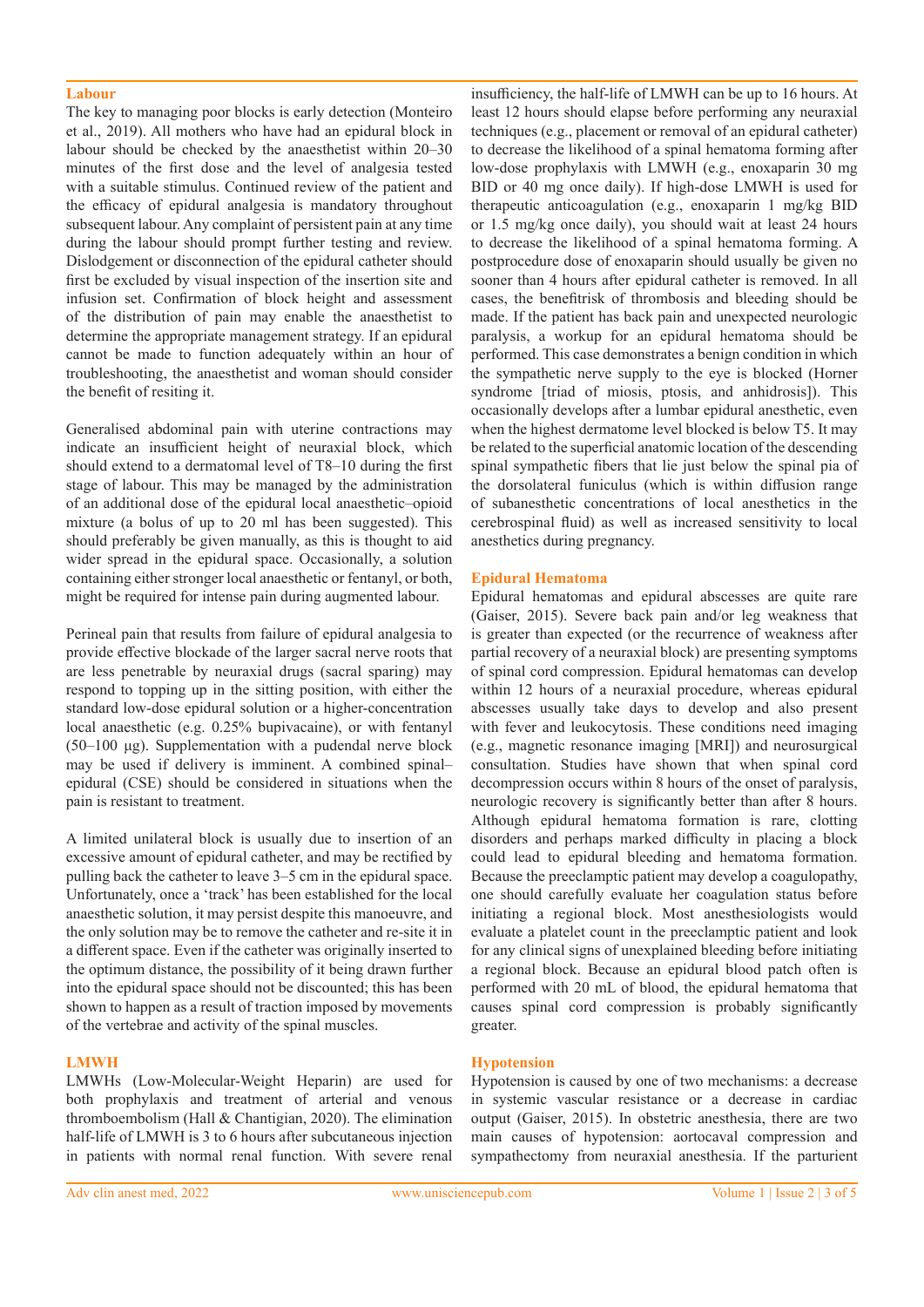lies on her back, the gravid uterus compresses the vena cava against the lumbar vertebra, decreasing venous return and cardiac output. This usually occurs after 20–24 weeks gestation. Aortocaval compression may be avoided by tilting the uterus to the left (uterine displacement) by placing a wedge beneath the right hip. Both epidural and spinal anesthesia can produce a sympathectomy, which decreases systemic vascular resistance. The uterus does not autoregulate blood flow, so blood flow is dependent upon the blood pressure.

Originally, fluid loading with crystalloid solutions prior to neuraxial anesthesia for cesarean delivery was thought to decrease the incidence and severity of hypotension. However, fluid loading with these solutions does not prevent the development of hypotension. Colloid solutions have been demonstrated to decrease the incidence and severity of hypotension prior to neuraxial anesthesia. Colloid solutions are more expensive and have the risk of increased anaphylaxis. The routine administration of colloid prior to epidural or spinal anesthesia is not done. Prophylactic administration of vasopressors prior to neuraxial anesthesia is not recommended because they may cause hypertension. Most practitioners do not administer a fluid load prior to the initiation of epidural analgesia for labor.

# **Organ Transplantation**

Proper anesthesia management requires a detailed understanding of the physiology of the transplanted heart and the comorbidities associated with OHTx (Orthotopic Heart Transplantation) (Baisden, 2017). After a comprehensive preoperative examination, standard premedication should be given as in non-transplant patients. As in most cases, the type of anesthesia utilized is dictated by the surgical requirements. General, neuraxial, and regional anesthesia as well as monitored anesthesia care have all been safely used in this patient population. A valid concern with the use of neuraxial anesthesia is that acutely decreasing preload may lead to severe hypotension in a patient who is "preload dependent." Intravascular volume administration prior to neuraxial block may help to augment the severity of hypotension, but some recommend avoiding neuraxial blocks in OHTx recipients due to the unpredictability of the hemodynamic response.

Intraoperative monitoring with standard ASA monitors may be all that is required for patients following OHTx. If invasive monitors are planned in the setting of predicted large fl uid shifts, one must weigh the risks of infection versus the benefits of invasive monitoring techniques. Strict care must be taken to ensure that complete aseptic technique is used with the insertion of invasive monitors due to the increased risk of infection in patients on immunosuppressive regimens. As opposed to a pulmonary artery catheter, transesophageal echocardiography may be a more helpful monitor to evaluate volume status and cardiac contractility with a decreased risk of infection.

Medication administration by the anesthesia provider must also be carefully considered. The transplanted organ does maintain a normal density of intrinsic adrenergic receptors and

direct-acting drugs such as epinephrine and norepinephrine are often the most useful in treating hypotension. Intravenous fluid boluses should also be considered early in the management of hypotension. The muscle relaxant used to maintain balanced anesthesia should be chosen with caution as well; cis -atracurium is often an excellent choice due to the fact that elimination is not affected by either renal or hepatic dysfunction. The choice of reversal of muscle relaxation must also be taken seriously because there are numerous reports of neostigmine-induced asystole following OHTx. Some providers avoid the use of neuromuscular blocking drugs entirely to avoid this described complication.

# **Trauma Patient**

Regional anesthesia represents a potentially invaluable tool for pain management in the trauma patient (Merritt et al., 2014). Regional or neuraxial techniques can be used as the primary anesthetic for patients with trauma limited the extremities, and it can supplement the anesthetic and postoperative pain control of patients with more extensive injuries including thoracoabdominal trauma. Strong evidence exists for the benefit of regional and neuraxial anesthesia in pain control, patient satisfaction, decreased physiologic stress response to surgery, improved return of bowel function after laparotomy, decreased opioidrelated side effects, and possibly improved pulmonary mechanics, and decreased development of chronic pain.

Nevertheless, there are multiple common concerns that prevent the widespread use of regional and neuraxial anesthesia in trauma patients. Neuraxial techniques may be contraindicated in trauma patients due to factors such as hypovolemia, hemodynamic instability, the presence of increased intracranial pressure, patient refusal or inability to obtain consent, coagulopathy, thrombocytopenia or pharmacologic anticoagulation, patient inability to cooperate with the procedure (e.g., the anesthetized, disoriented, or intubated/sedated patient), spinal trauma, and patients at risk of compartment syndrome, e.g., crush injuries or tibial plateau fractures. Many of these concerns are lessened in consideration of peripheral nerve blockade compared to neuraxial. For example, many peripheral nerve blocks can be safely performed in hypovolemic patients or those patients receiving low-molecular-weight heparin where neuraxial techniques may not be suitable.

# **Single-shot Epidural Techniques in Children**

Single-shot epidural techniques are typically administered in younger children at the caudal epidural space (Rodriguez-Diaz, 2022). Because administering a local anesthetic at the caudal or even lumbar epidural level will not reach adequate thoracic levels, single-shot caudal techniques are mostly limited to the use of hydrophilic opioids and in particular preservative free morphine. Morphine, easily administered via the caudal space in younger children (typically but not limited to children <5 years of age), will provide a long-lasting analgesic effect. Its peak analgesic effect is 4 to 7 hours, and its duration of action has been reported up to 24 hours. Dose can range from 30mcg/kg to as high as 100mcg/kg. Dose should be halved